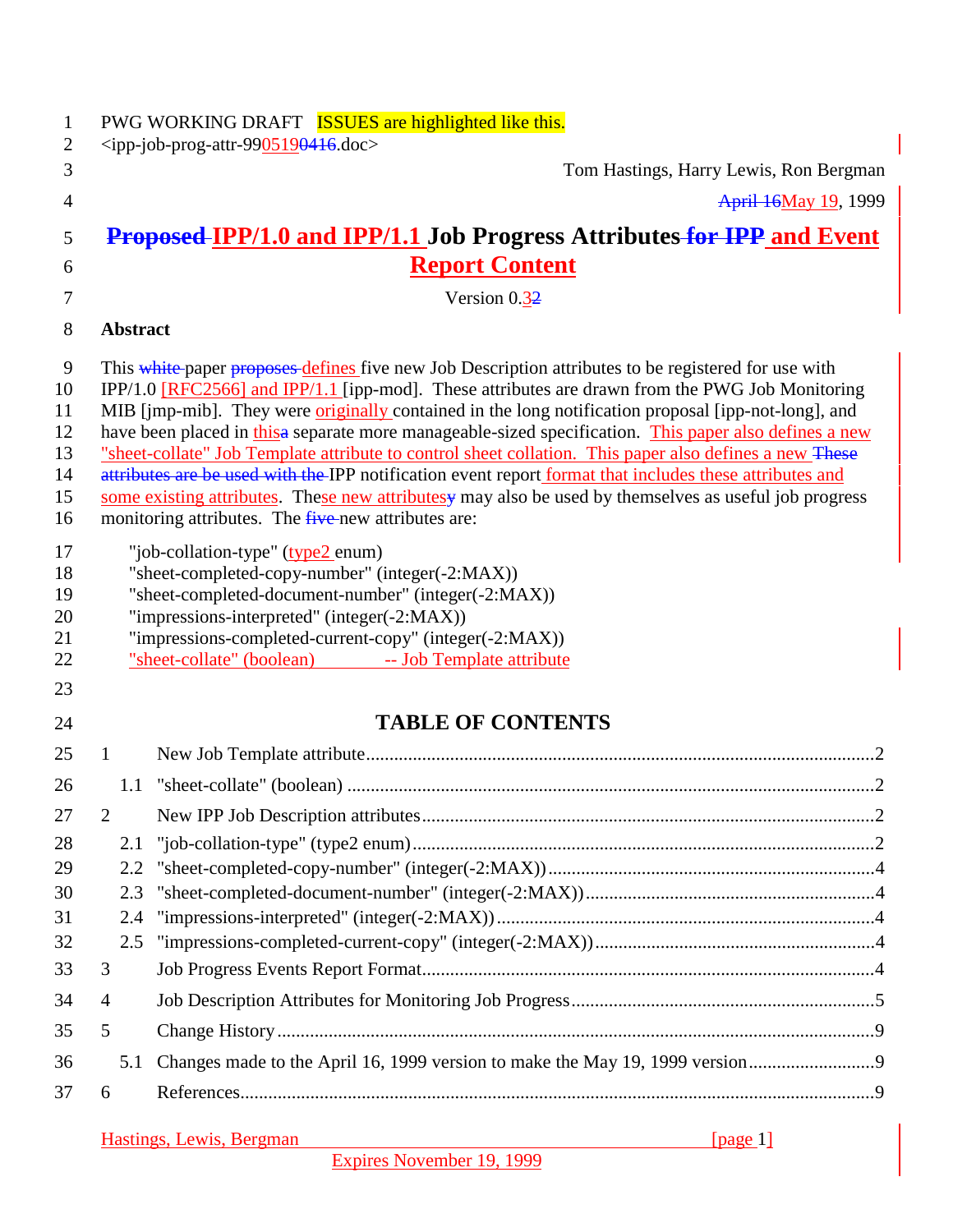## **1 New Job Template attribute**

### **1.1 "sheet-collate" (boolean)**

| Job Attribute | Printer: Default Value | Printer: Supported |
|---------------|------------------------|--------------------|
|               | Attribute              | Values Attribute   |
|               |                        |                    |
| sheet-collate | sheet-collate-default  | sheet-collate-     |
| (boolean)     | (boolean)              | supported (1setOf  |
|               |                        | boolean)           |
|               |                        |                    |

#### 

- are to be in sequence, when multiple copies of the document are specified by the 'copies' attribute. When
- "sheet-collate" is 'true', each copy of each document is printed with the print-stream sheets in sequence.
- When 'sheet-collate' is 'false', each print-stream sheet is printed a number of times equal to the value of
- the 'copies' attribute in succession. For example, suppose a document which produces two media sheets
- as output, and "copies" is equal to '6', in this case six copies of the first media sheet are printed followed
- by six copies of the second media sheet.
- Whether the effect of sheet collation is achieved by placing copies of a document in multiple output bins
- or in the same output bin with implementation defined document separation is implementation
- dependent. Also whether it is achieved by making multiple passes over the job or by using an output
- sorter is implementation dependent.
- Note: IPP/1.0 [RFC2566] and IPP/1.1 [ipp-mod] is silent on whether or not sheets within documents are

collated. The "sheet-collate-supported" attribute permits a Printer object to indicate whether or not it

collates sheets with each document and whether it allows the client to control sheet collation. An

- implementation is able to indicate that it supports uncollated sheets, collated sheets, or both, using 'false',
- 'true', or both 'false' and 'true' values, respectively.
- 

# **2 New IPP Job Description attributes**

- The following IPP Job Description attributes are proposed to be added to IPP through the type2
- registration procedures. They are useful for monitoring the progress of a job. They are also used at
- attributes in the notification content in a notification report [ipp-not].

# **2.1 "job-collation-type" (type2 enum)**

ISSUE - Or should the attribute syntax by 'type2 keyword' to go with "multiple-document-

- 73 handling(type2 keyword)", instead of the Job MIB enum syntax?
- Job Collation includes sheet collation and document collation. Sheet collation is defined to be the
- ordering of sheets within a document copy. Document collation is defined to be ordering of document
- copies within a multi-document job. The value of the "job-collation-type" is affected by the value of the

## Hastings, Lewis, Bergman [page 2]

This attribute specifies whether or not the media sheets of each copy of each printed document in a job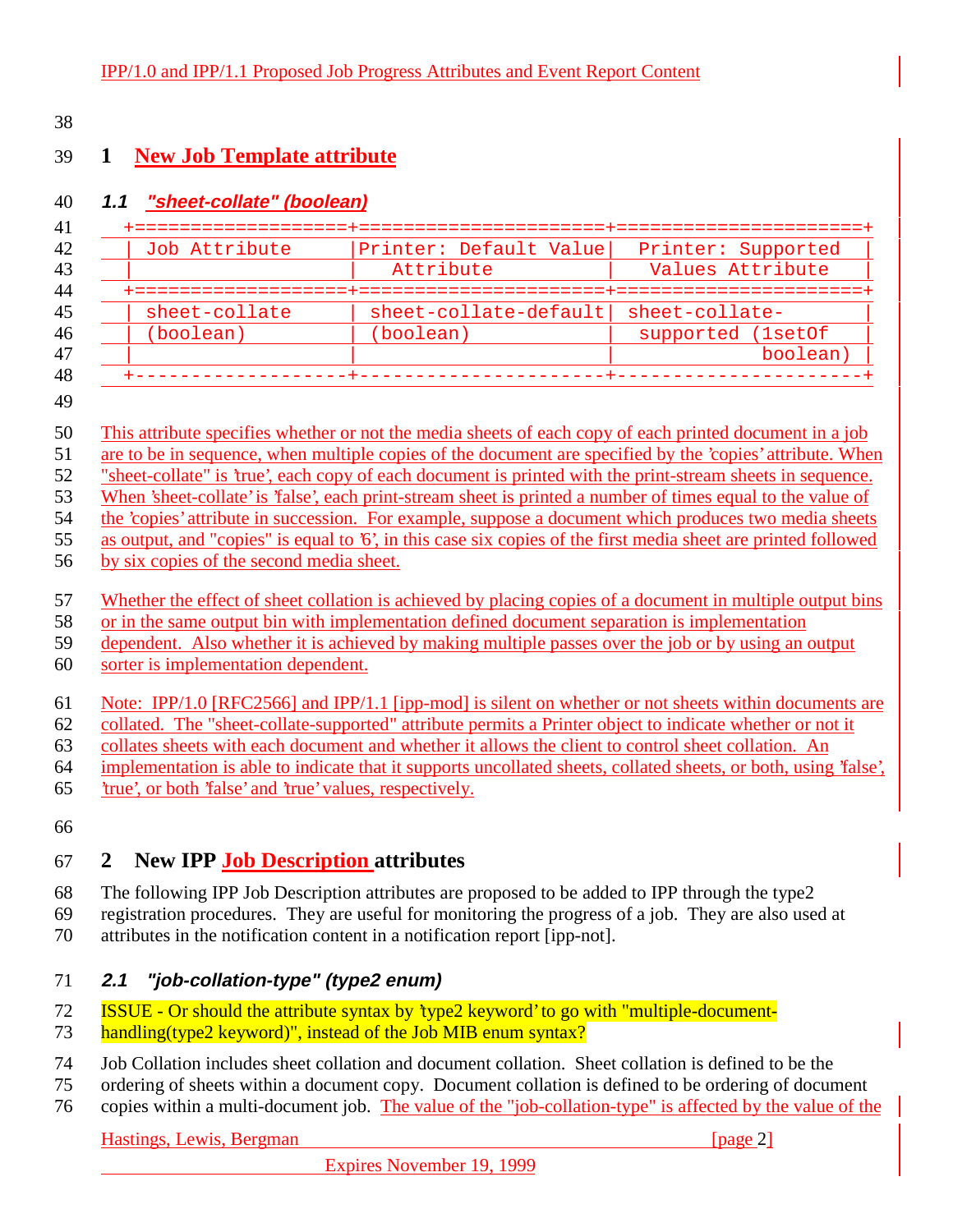| 77<br>78                                             | of job collation: | "sheet-collate" Job Template attribute (see section 1.1), if supplied and supported. There are three types                                                                                                                                                                                                                                                                                                                                                                                                                                                                                                                                                                       |
|------------------------------------------------------|-------------------|----------------------------------------------------------------------------------------------------------------------------------------------------------------------------------------------------------------------------------------------------------------------------------------------------------------------------------------------------------------------------------------------------------------------------------------------------------------------------------------------------------------------------------------------------------------------------------------------------------------------------------------------------------------------------------|
| 79                                                   |                   | The Standard enum values are:                                                                                                                                                                                                                                                                                                                                                                                                                                                                                                                                                                                                                                                    |
| 80<br>81<br>82                                       | $\cdot_1$         | 'other': not one of the defined values                                                                                                                                                                                                                                                                                                                                                                                                                                                                                                                                                                                                                                           |
| 83                                                   | 2                 | 'unknown': the collation type is unknown                                                                                                                                                                                                                                                                                                                                                                                                                                                                                                                                                                                                                                         |
| 84                                                   |                   | ISSUE - Or should we use the out-of-band 'unknown' value instead of this Job Monitoring MIB                                                                                                                                                                                                                                                                                                                                                                                                                                                                                                                                                                                      |
| 85                                                   | value?            |                                                                                                                                                                                                                                                                                                                                                                                                                                                                                                                                                                                                                                                                                  |
| 86                                                   |                   |                                                                                                                                                                                                                                                                                                                                                                                                                                                                                                                                                                                                                                                                                  |
| 87<br>88<br>89<br>90                                 | 3'                | uncollated-selects. No collation of the sheets within each document copy, i.e., each<br>sheet of a document that is to produce multiple copies is replicated before the next<br>sheet in the document is processed and stacked. If the device has an output bin<br>collator, the 'uncollated- $s\$ Sheets $(3)$ ' value may actually produce collated sheets as                                                                                                                                                                                                                                                                                                                  |
| 91<br>92                                             |                   | far as the user is concerned (in the output bins). However, when the job collation                                                                                                                                                                                                                                                                                                                                                                                                                                                                                                                                                                                               |
| 93                                                   |                   | is the 'uncollated- $s$ -Sheets(3)' value, job progress is indistinguishable to a<br>monitoring application between a device that has an output bin collator and one                                                                                                                                                                                                                                                                                                                                                                                                                                                                                                             |
| 94                                                   |                   | that does not.                                                                                                                                                                                                                                                                                                                                                                                                                                                                                                                                                                                                                                                                   |
| 95                                                   |                   |                                                                                                                                                                                                                                                                                                                                                                                                                                                                                                                                                                                                                                                                                  |
| 96<br>97<br>98<br>99<br>100<br>101<br>102            | 4'                | collated-dDocuments: Collation of the sheets within each document copy is performed<br>within the printing device by making multiple passes over either the source or an<br>intermediate representation of the document. In addition, when there are multiple<br>documents per job, the i'th copy of each document is stacked before the j'th copy<br>of each document, i.e., the documents are collated within each job copy. For<br>example, if a job is submitted with documents, A and B, the job is made available<br>to the end user as: A, B, A, B,  The 'collated- $\frac{d}{d}$ Documents(4)' value                                                                     |
| 103<br>104<br>105                                    |                   | corresponds to the IPP [ipp-model] 'separate-documents-collated-copies' keyword<br>value of the "multiple-document-handling" attribute.                                                                                                                                                                                                                                                                                                                                                                                                                                                                                                                                          |
| 106<br>107<br>108                                    |                   | If the job's jobCopiesRequested or documentCopiesRequested" copies" attribute is<br>$=$ $\frac{1}{\cot \theta}$ (or not supplied), then the "job-collation-type" attribute is defined to be '4'.                                                                                                                                                                                                                                                                                                                                                                                                                                                                                 |
| 109<br>110<br>111<br>112<br>113<br>114<br>115<br>116 | '5'               | 'uncollated-dDocuments': Collation of the sheets within each document copy is<br>performed within the printing device by making multiple passes over either the<br>source or an intermediate representation of the document. In addition, when there<br>are multiple documents per job, all copies of the first document in the job are<br>stacked before the any copied of the next document in the job, i.e., the documents<br>are uncollated within the job. For example, if a job is submitted with documents,<br>A and B, the job is mad available to the end user as: A, A, , B, B,  The<br>'uncollated-dDocuments(5)' value corresponds to the IPP [ipp-model] 'separate- |
| 117<br>118                                           |                   | documents-uncollated-copies' keyword value of the "multiple-document-<br>handling" attribute.                                                                                                                                                                                                                                                                                                                                                                                                                                                                                                                                                                                    |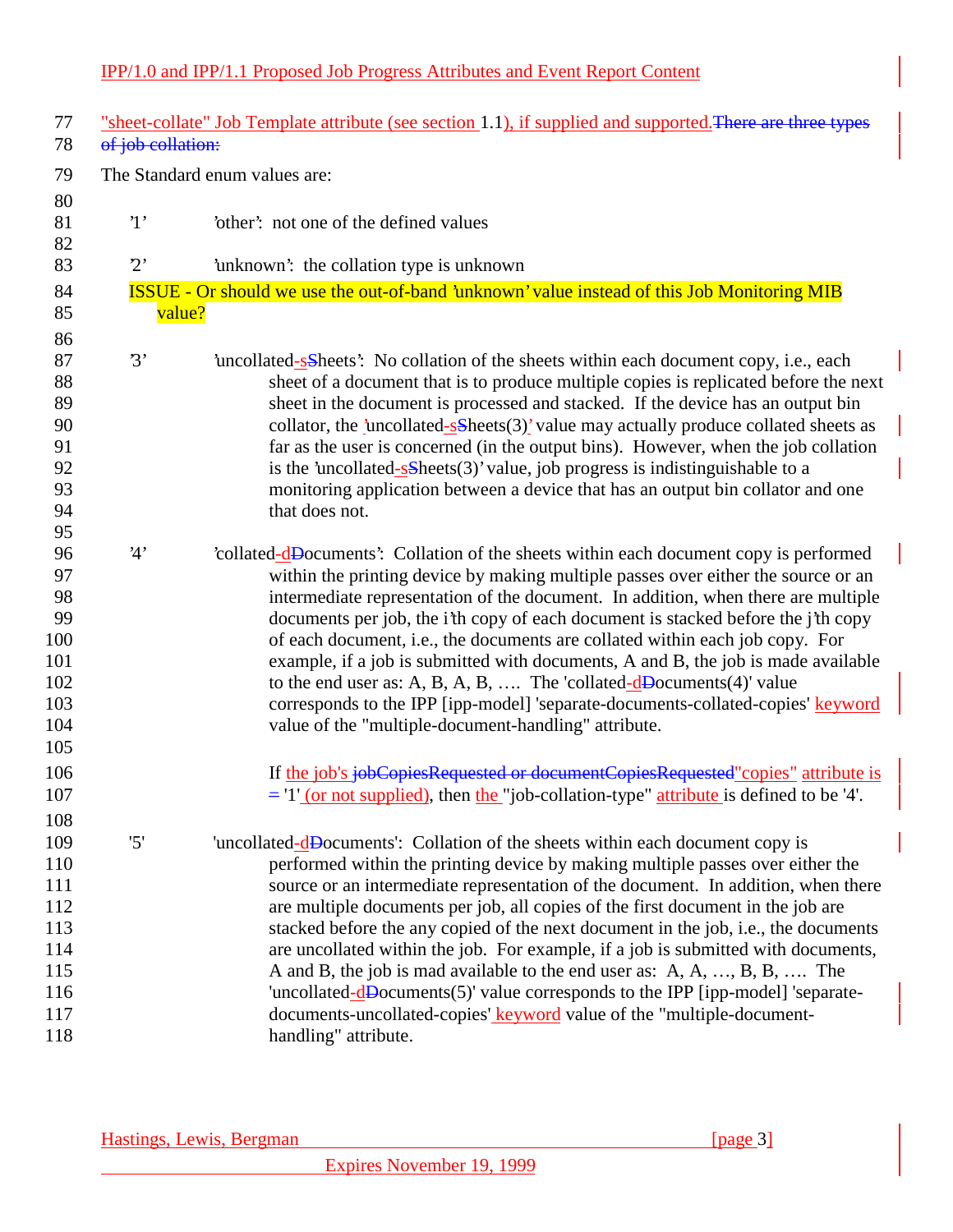### **2.12.2 "sheet-completed-copy-number" (integer(-2:MAX))**

- The number of the copy being stacked for the current document. This number starts at 0, is set to 1
- when the first sheet of the first copy for each document is being stacked and is equal to n where n is the
- nth sheet stacked in the current document copy. See section **Error! Reference source not found.**.
- ISSUE 1: Should we change the lower limit to 0 and use the IPP out-of-bound values: 'unknown' for -2? 124 Same issue as [ipp-mib] for the mapping of IPP attributes to the Printer MIB integer objects.

### **2.3 "sheet-completed-document-number" (integer(-2:MAX))**

- The ordinal number of the document in the job that is currently being stacked. This number starts at 0,
- increments to 1 when the first sheet of the first document in the job is being stacked, and is equal to n
- where n is the nth document in the job, starting with 1.
- Implementations that only support one document jobs SHOULD NOT implement this attribute.
- ISSUE 1: Should we change the lower limit to 0 and use the IPP out-of-bound values: 'unknown'
- 131 instead of  $\frac{2}{?}$

## **2.4 "impressions-interpreted" (integer(-2:MAX))**

- The number of impressions interpreted for the job so far.
- ISSUE 1: Should we change the lower limit to 0 and use the IPP out-of-bound values: 'unknown'
- 135 instead of  $2^2$ ?

## **2.5 "impressions-completed-current-copy" (integer(-2:MAX))**

- The number of impressions completed by the device for the current copy of the current document so far.
- For printing, the impressions completed includes interpreting, marking, and stacking the output. For

other types of job services, the number of impressions completed includes the number of impressions

- processed.
- This value SHALL be reset to 0 for each document in the job and for each document copy.
- ISSUE 1: Should we change the lower limit to 0 and use the IPP out-of-bound values: 'unknown'
- 143 instead of  $2\frac{?}{?}$

# **3 Job Progress Events Report Format**

- This section lists the parameters and attributes that are included in the Basic Job event report content.
- Additional job events can be registered which use the Basic Job Event report content.
- If the 'job-progress-events' event is supported, the implementation MUST support the following
- REQUIRED job object attributes, MUST support the following CONDITIONAL job object attributes, if
- 149 the condition is true, and MAY support the following OPTIONAL job object attributes. Any of the
- 150 following Job Description attributes that are supported MUST be included in an event report. All job
- event reports MUST use the Get-Job-Attributes response syntax. The Job Progress Event Report MUST
- include the following response parameters and job object attributes. The Job Attributes MAY be in any
- order:

Hastings, Lewis, Bergman **and Community** and Community and Community and Community and Community and Community and Community and Community and Community and Community and Community and Community and Community and Community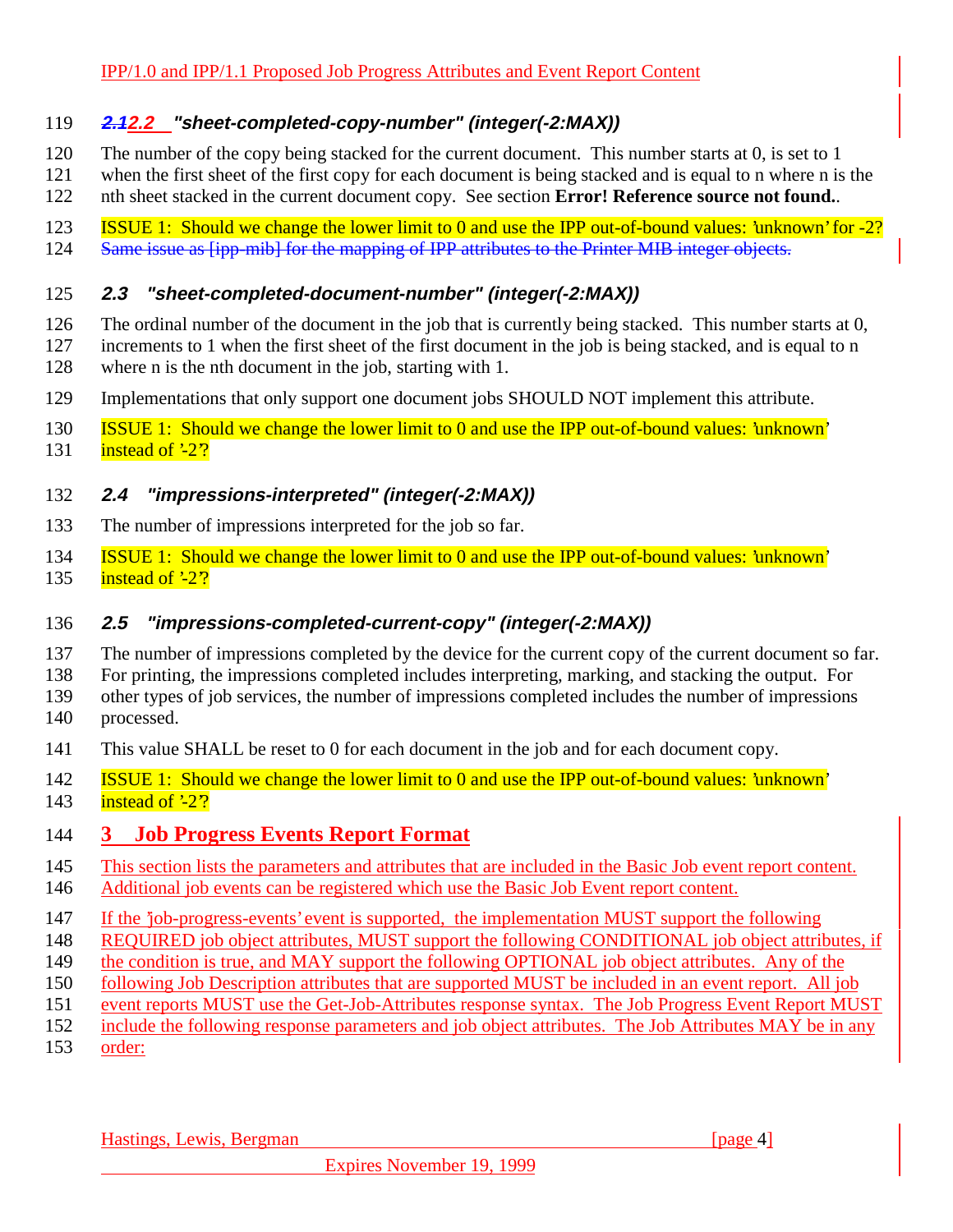|                                                       | <b>REQUIRED</b><br>IN REPORT? | reference                        |
|-------------------------------------------------------|-------------------------------|----------------------------------|
|                                                       |                               |                                  |
| version-number                                        | REQUIRED                      | [ipp-mod] $3.1.1$                |
| status-code (with the value:                          | <b>REQUIRED</b>               | $[ipp-mod]$ 3.1.1                |
| job-progress-event(602))                              |                               |                                  |
| request-id (with a 0 value)                           | <b>REQUIRED</b>               | [ipp-mod] $3.1.1$                |
| job-printer-uri (uri)                                 | REQUIRED                      | [ipp $\overline{-mod}$ ] $4.3.3$ |
| job-id (integer(1:MAX))                               | <b>REQUIRED</b>               | [ipp-mod] $4.3.2$                |
| job-trigger-events                                    | REQUIRED                      | section Error!                   |
| Reference source not found.<br>(1setOf type2 keyword) |                               |                                  |
| job-trigger-time (integer(1:MAX))                     | <b>REQUIRED</b>               | section Error!                   |
| Reference source not found.                           |                               |                                  |
| job-collation-type (type2 enum)                       | REQUIRED                      | section 2.1                      |
| sheet-completed-copy-number                           | REQUIRED                      | section 2.2                      |
| $(integer(-2:MAX))$                                   |                               |                                  |
|                                                       | <b>REQUIRED</b>               | section 2.3                      |
| sheet-completed-document-number                       |                               |                                  |
| $(integer(-2:MAX))$                                   |                               |                                  |
| impressions-interpreted                               | REQUIRED                      | section $2.4$                    |
| $(integer(-2:MAX))$                                   |                               |                                  |
| impressions-completed-current-copy                    | REQUIRED                      | section 2.5                      |
| $(integer(-2:MAX))$                                   |                               |                                  |
| subscription-id*<br>(integer(1:MAX))                  | CONDITIONAL                   | $[ipp-sub]$ 4.2                  |

195 \* If Job Independent Subscriptions [ipp-sub] is implemented and the event report is caused by an

- independent subscription request, the "subscription-id" MUST be supplied in the event report content.
- If the values of any of the attributes sent in an event report content are not known, the value sent in the
- report content is the out-of-band 'unknown' value, rather than omitting the attribute. See [ipp-mod] 199 <u>section 4.1.</u>
- 

# **4 Job Description Attributes for Monitoring Job Progress**

202 The following is Appendix type of material.

Hastings, Lewis, Bergman [page 5]

Expires November 19, 1999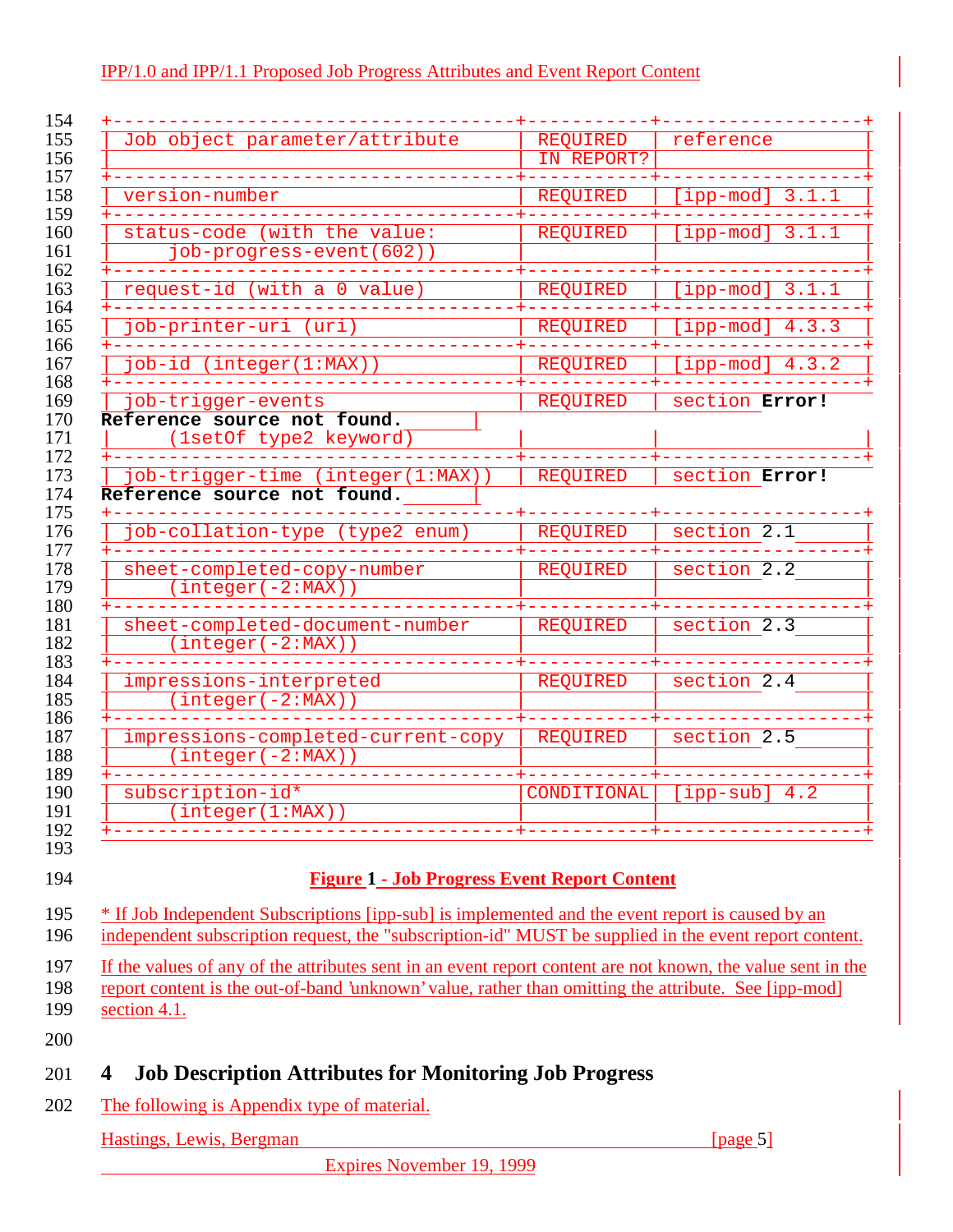- 203 There are a number of objects and Job Description attributes for monitoring the progress of a job. These
- 204 objects and attributes count the number of K octets, impressions, sheets, and pages requested or
- 205 completed. For impressions and sheets, "completed" SHALL means stacked, unless the implementation
- 206 is unable to detect when each sheet is stacked, in which case stacked is approximated when processing
- 207 of each sheet completes. There are objects and attributes for the overall job and for the current copy of
- 208 the document currently being stacked. For the latter, the rate at which the various objects and attributes
- 209 count depends on the sheet and document collation of the job.
- 210 Consider the following four variables Job Description attributes that are used to monitor the progress of 211 a job's impressions:
- 212 1.  $\frac{1}{2}$  1.  $\frac{1}{2}$  immust impressions-Completed" counts the total number of impressions stacked for the  $213$  iob
- 214 2. "impressions-Completed-Ccurrent-Ccopy" counts the number of impressions stacked for 215 the current document copy
- 216 3. "sheet-Completed-Copy-Nnumber" identifies the number of the copy for the current 217 document being stacked where the first copy is 1.
- 218 4. "sheet-Completed-Ddocument-Nnumber" identifies the current document within the job 219 that is being stacked where the first document in a job is 1. NOTE: this attribute SHOULD 220 NOT be implemented for implementations that only support one document per job.

221 For each of the three types of job collation, a job with three copies of two documents (1, 2), where each 222 document consists of 3 impressions, the four variables have the following values as each sheet is stacked 223 for one-sided printing:

Hastings, Lewis, Bergman [page 6] [page 6]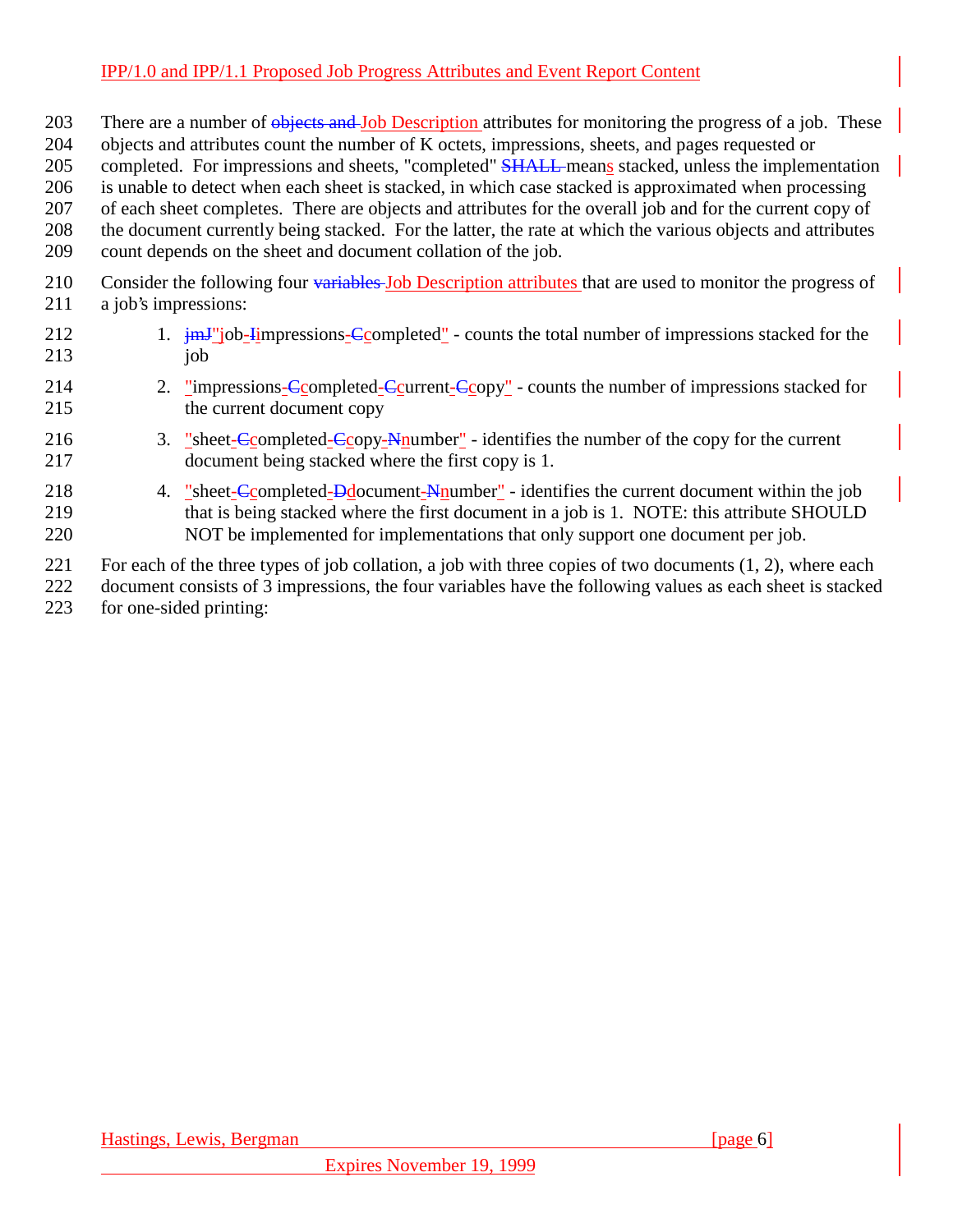# 224 **"job-collation-type" = 'uncollated-sheets(3)'**

225

| "job-impressions-<br>completed" | "impressions-<br>completed-current-<br>copy" | "sheet-completed-<br>copy-number" | "sheet-completed-<br>document-number" |
|---------------------------------|----------------------------------------------|-----------------------------------|---------------------------------------|
|                                 | 0                                            |                                   |                                       |
|                                 |                                              |                                   |                                       |
| 2                               |                                              | 2                                 |                                       |
| 3                               |                                              | 3                                 |                                       |
| 4                               | 2                                            |                                   |                                       |
| 5                               | 2                                            | $\overline{a}$                    |                                       |
| 6                               | 2                                            | 3                                 |                                       |
| 7                               | 3                                            | $\mathbf 1$                       |                                       |
| 8                               | 3                                            | 2                                 |                                       |
| 9                               | 3                                            | 3                                 |                                       |
| 10                              |                                              |                                   | 2                                     |
| 11                              |                                              | $\overline{c}$                    | $\overline{c}$                        |
| 12                              |                                              | 3                                 | $\overline{a}$                        |
| 13                              | 2                                            | 1                                 | 2                                     |
| 14                              | 2                                            | 2                                 | 2                                     |
| 15                              | 2                                            | 3                                 | $\overline{a}$                        |
| 16                              | 3                                            | 1                                 | $\overline{a}$                        |
| 17                              | 3                                            | $\overline{c}$                    | $\overline{\mathbf{c}}$               |
| 18                              | 3                                            | $\overline{3}$                    | $\overline{a}$                        |
|                                 |                                              |                                   |                                       |

226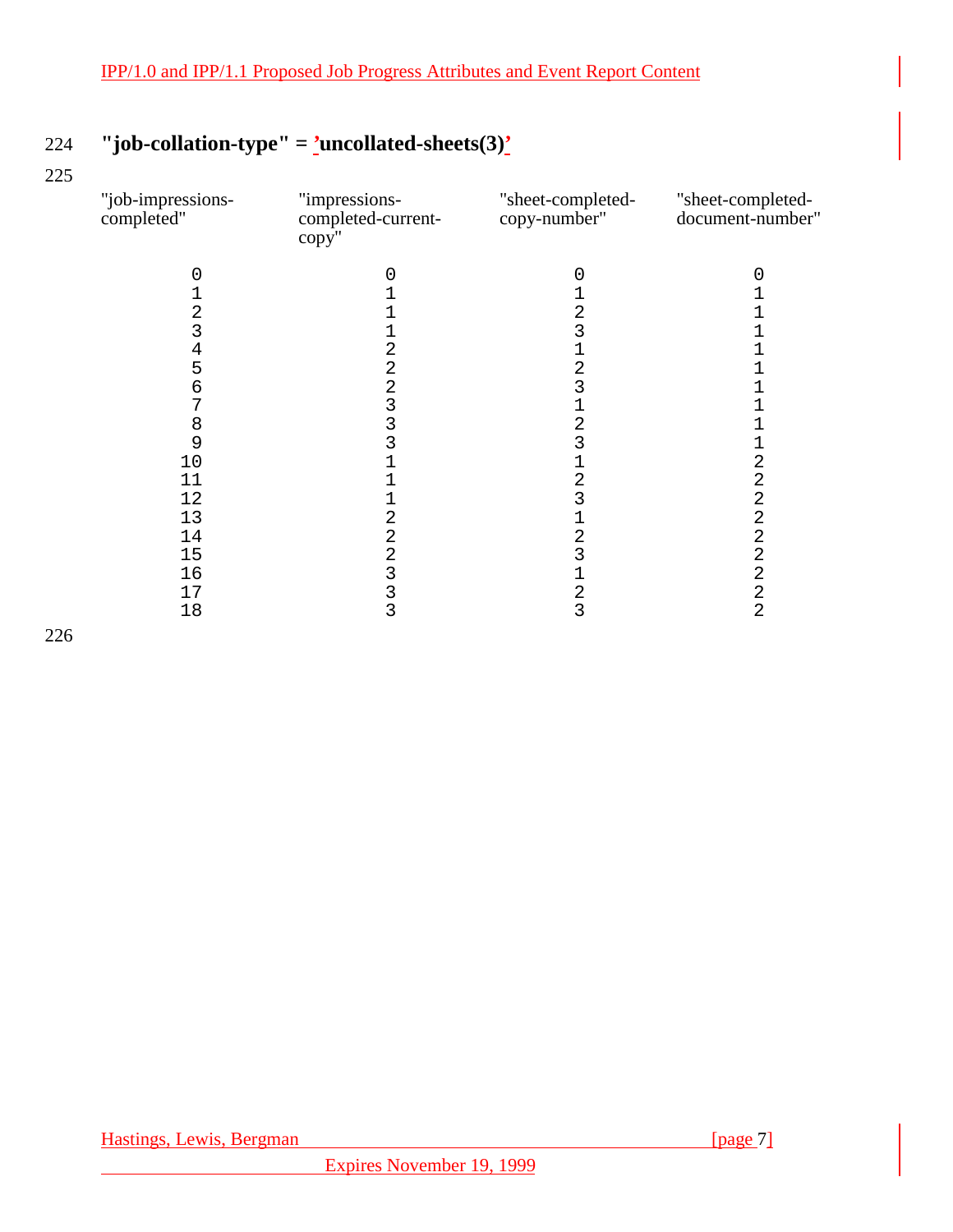# 227 **"job-collation-type" = 'collated-documents(4)'**

228

| "job-impressions-<br>completed" | "impressions-<br>completed-current-<br>copy" | "sheet-completed-<br>copy-number" | "sheet-completed-<br>document-number" |
|---------------------------------|----------------------------------------------|-----------------------------------|---------------------------------------|
|                                 |                                              |                                   |                                       |
|                                 |                                              |                                   |                                       |
|                                 |                                              |                                   |                                       |
|                                 |                                              |                                   |                                       |
| 4                               |                                              |                                   | 2                                     |
| 5                               | 2                                            |                                   | 2                                     |
| 6                               | 3                                            |                                   | $\overline{a}$                        |
|                                 |                                              |                                   |                                       |
| 8                               | $\overline{c}$                               |                                   |                                       |
| 9                               | 3                                            | 2                                 |                                       |
| 10                              |                                              |                                   | 2                                     |
| 11                              | 2                                            |                                   | 2                                     |
| 12                              |                                              |                                   | 2                                     |
| 13                              |                                              |                                   |                                       |
| 14                              | 2                                            |                                   |                                       |
| 15                              | 3                                            |                                   |                                       |
| 16                              |                                              |                                   | 2                                     |
| 17                              | 2                                            |                                   | 2                                     |
| 18                              | 3                                            | 3                                 | 2                                     |

229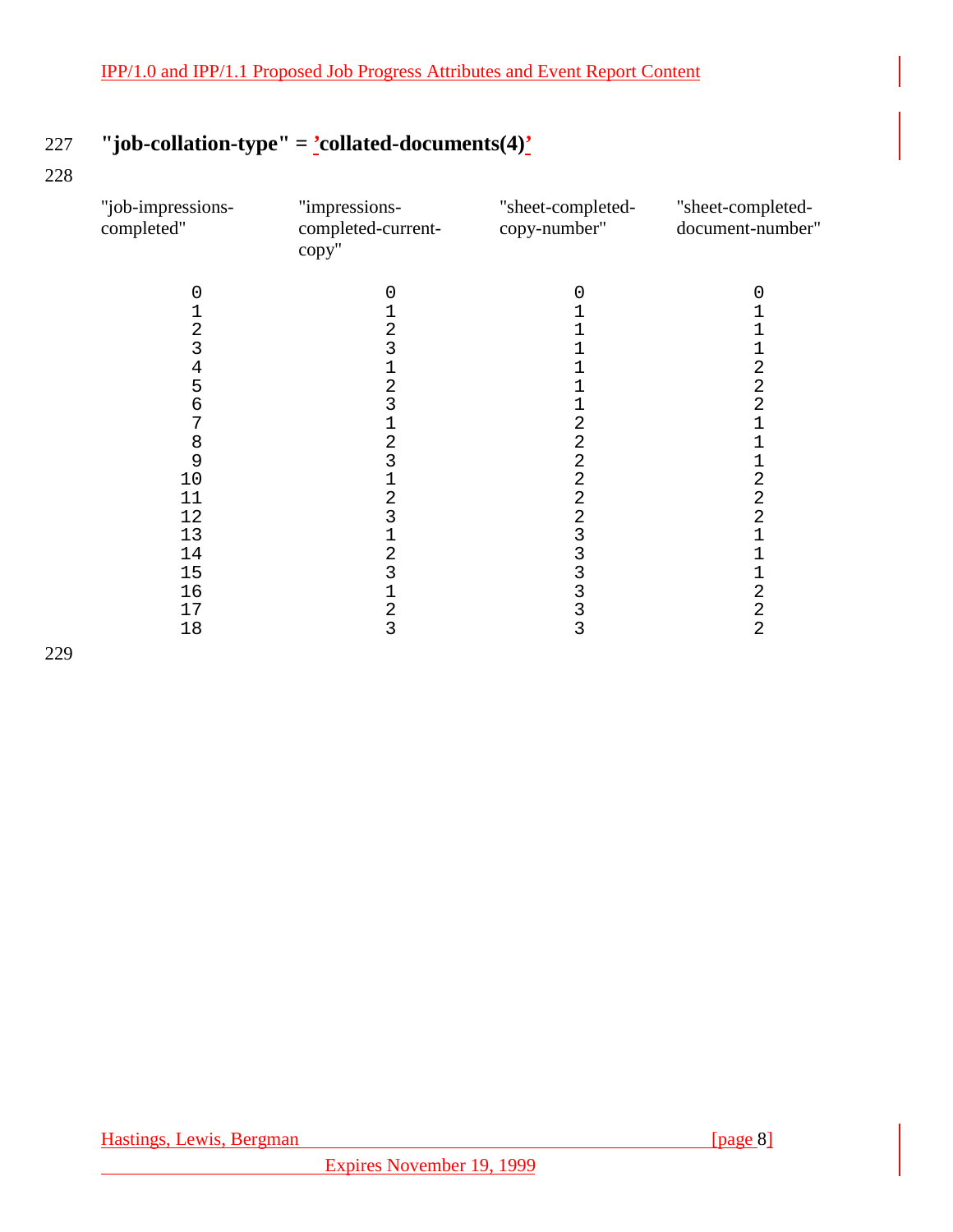## 230 **"job-collation-type" = 'uncollated-documents(5)'**

231

| "job-impressions-<br>completed" | "impressions-<br>completed-current-<br>copy" | "sheet-completed-<br>copy-number" | "sheet-completed-<br>document-number" |
|---------------------------------|----------------------------------------------|-----------------------------------|---------------------------------------|
|                                 |                                              |                                   |                                       |
|                                 |                                              |                                   |                                       |
|                                 | 2                                            |                                   |                                       |
|                                 | 3                                            |                                   |                                       |
| 4                               |                                              |                                   |                                       |
| 5                               | 2                                            |                                   |                                       |
|                                 |                                              |                                   |                                       |
|                                 |                                              |                                   |                                       |
| 8                               | 2                                            |                                   |                                       |
| 9                               | 3                                            |                                   |                                       |
| 10                              |                                              |                                   | 2                                     |
| 11                              | 2                                            |                                   | 2                                     |
| 12                              | 3                                            |                                   | 2                                     |
| 13                              |                                              |                                   | 2                                     |
| 14                              | 2                                            |                                   | 2                                     |
| 15                              |                                              |                                   | 2                                     |
| 16                              |                                              |                                   | $\overline{2}$                        |
| 17                              | 2                                            |                                   | 2                                     |
| 18                              | 3                                            | 3                                 | 2                                     |

232

## 233 **5 Change History**

## 234 **5.1 Changes made to the April 16, 1999 version to make the May 19, 1999 version**

- 235 The following changes were made to the April 16, 1999 version to make the May 19, 1999 version:
- 236 1. Added the "sheet-collate" Job Template attribute.
- 237 2. Added the 'job-progress-event' report content type.

## 238 **6 References**

- $239$   $\frac{1}{1}$   $\frac{1}{1}$   $\frac{1}{1}$
- 240 **Isaacson, S., Hastings, T., Herriot, R., Schoff, K., "IPP Device Object and MIB Access", <draft-**241 ietf-ipp-mib-access.txt>, work in progress, June 20, 1998.
- 242 [ipp-mod]

243 deBry, R., , Hastings, T., Herriot, R., Isaacson, S., Powell, P., "Internet Printing Protocol/1.10: 244 Model and Semantics", <draft-ietf-ipp-model-v11-02<del>10</del>,txt>, work in progress, May 10, 245 1999 <del>June 30, 1998</del>.

Hastings, Lewis, Bergman [page 9]